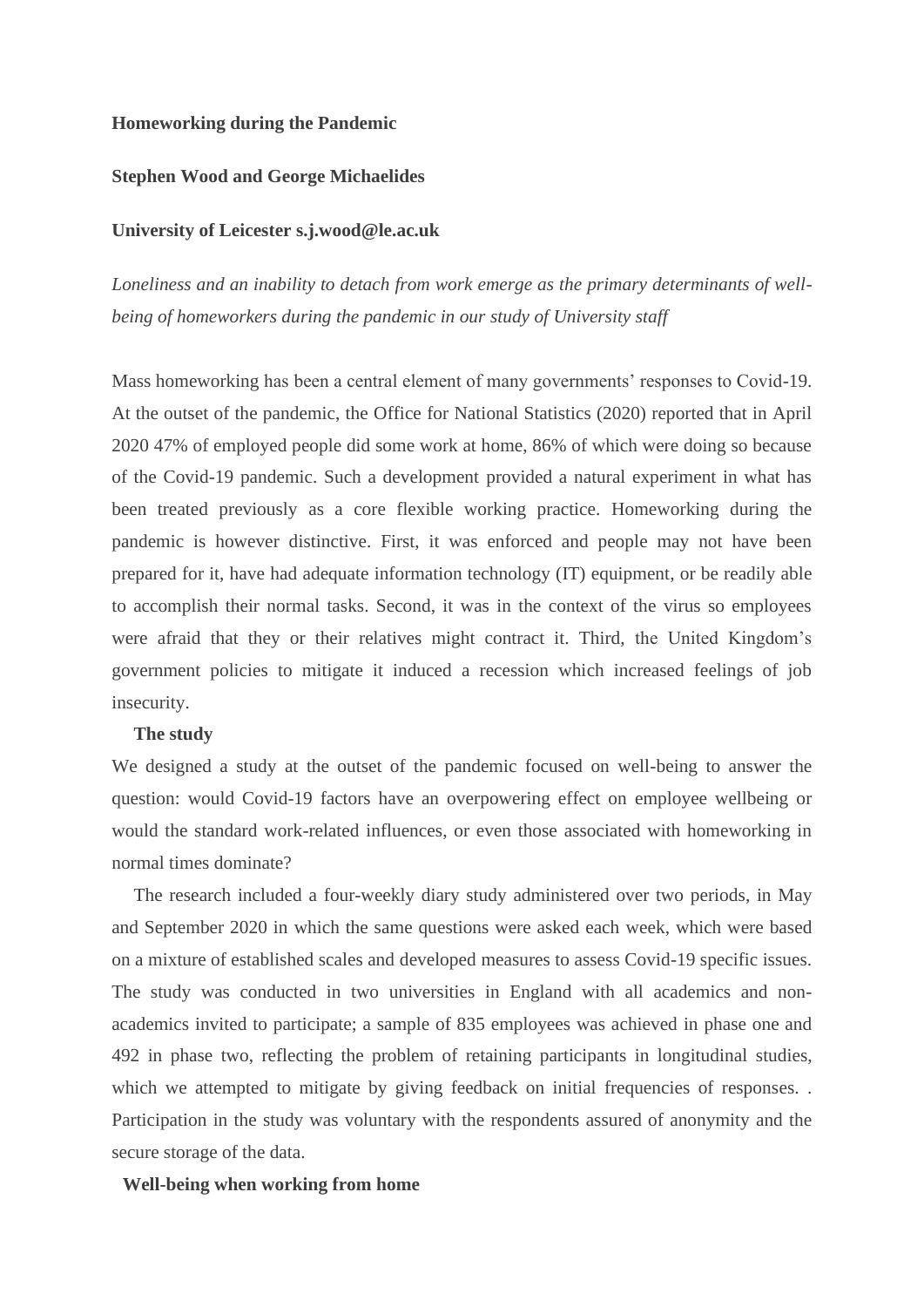Research on the effects of work on well-being has consistently shown that key characteristics of jobs, i.e., the level of autonomy and support from peers and managers, and being able to disengage and recover from work after hours, have benevolent effects on wellbeing; whilst high levels of demand and work-nonwork conflict have malevolent effects. Past research specifically on homeworking has shown that it can increase individuals' job autonomy, and particularly their ability to decide priorities and how to approach them (Wood, et al, 2020); a downside may be a blurring of the work-home boundary and feelings of loneliness and isolation from colleagues (Gajendran and Harrison, 2007; Charalampous, et al, 2010; Kniffen, et al, 2020).

Our study shows that the factors that most affect the average levels of well-being or mental health (measured by anxiety, depression and the meaningfulness or life) in both periods are loneliness and inability to detach oneself from work, both of which are factors that are exacerbated when working from home. Well-being declined between May and September and increases in these two factors that largely accounted for the reduction. Consistent with past research they reflect the downside of homeworking. Job autonomy was an additional contributor to well-being in May, but by September it was not, being swamped by the homeworking effect; the extent of job autonomy remained stable between the two periods.

The factors associated with the weekly fluctuations in wellbeing went beyond these predictors of average wellbeing as ascertained within the two data collection points. In this case, the pandemic is important, as the daily change in the Covid-19 death count had a significant effect on the weekly fluctuations in well-being throughout May; the effect being greater for older workers. However, in the September study the change in Covid-19 deaths did not have an effect on fluctuations. Two conventional job-related factors, job autonomy and support from colleagues, had positive effects on weekly fluctuations in both phases, while work-nonwork conflict, as expected, had negative effects.

We asked questions specific to the enforced nature of the pandemic. For example, the degree to which work could be done normally, the lack of preparation for the new regime, and the extent to which IT support or caring responsibilities affected the ability to work at home. But these were insignificant for both wellbeing averages and fluctuations in it.

The average well-being or weekly fluctuations did not significantly differ between the two universities. Nor were there differences between those who had worked at home before the pandemic, and those who had not. This should not be interpreted to mean that homeworking had no effect, but simply that having a history of homeworking made no difference to employees' wellbeing.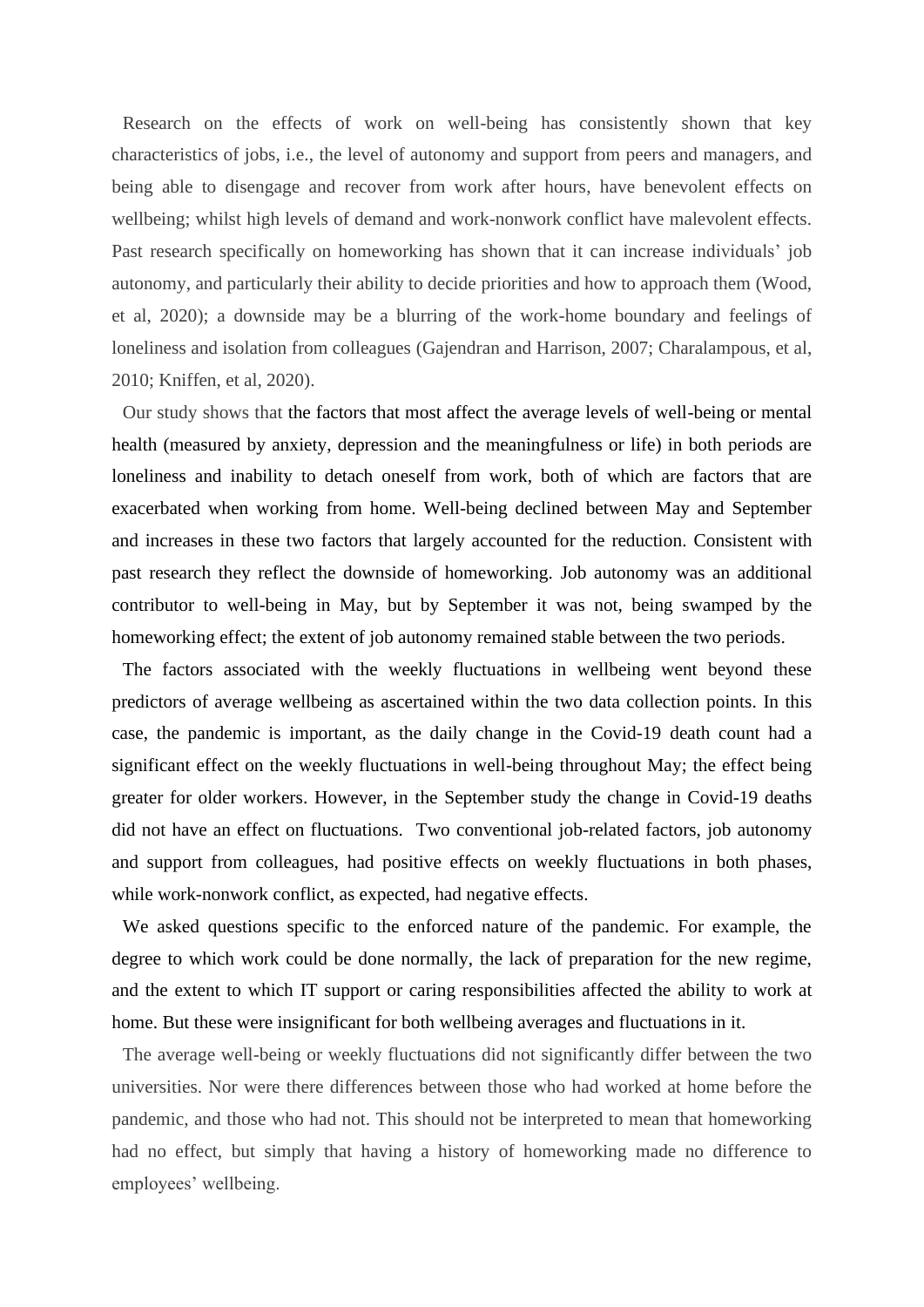Significantly factors affecting the level of satisfaction with homeworking are not the same as those which affect well-being. We found, for example, that not having to commute (measured by commute time) initially had an impact on satisfaction with homeworking but not on employees' well-being, as commute time was positively related to well-being in May, though this relationship was insignificant in September. Crucially, in our survey over 75% of respondents in both periods reported being satisfied with homeworking, while those who reported being anxious were also in the majority (just above 50%) in both times. In contrast to well-being levels decreased between May and September but satisfaction with homeworking increased.

Our finding that those factors which affected the averages and fluctuations differ has a general significance for well-being research: we must not assume that explanations of variations in well-being between people with be the same ones as those for changes in the well-being of individuals over time. The core finding that loneliness and the inability to detach from work are the key determinants of the well-being levels and fluctuations shows that homeworking is a crucial factor. That factors associated with the enforced nature of the pandemic are less significant, suggest that we need not be too wary of using the experience of the pandemic for making decisions about the future of homeworking, as we move out of the pandemic. However, our study shows that we should be particularly wary of using satisfaction metrics in decision-making.

# **Planning the future**

The pandemic has provided us with an unplanned experiment in homeworking and research such as ours can be used in an evidence-based approach about the future of remote working. Within organizations, any such discussions should involve employees. Employers and employees need to jointly evaluate the available evidence and their experience during the pandemic. Developing a homeworking policy must be part of a vision of a healthy workplace, and a realisation that, while a healthy workplace depends on a healthy workforce, it is itself defined by its provision of means by which this can be achieved. Employee well-being initiatives, at least in the two universities studied, consistent with the advice on web sites such as the CIPD, are targeted at stress not stressors, and hence at coping and not eliminating the causes of stress. Any evaluation of these initiatives typically relies on surveys about the satisfaction with the service provision. Such surveys, akin to market research, are in danger of becoming the main means of employee involvement in organizational design.

The homeworking issue highlights that the challenges professional organizations like universities face coming out of the pandemic are crying out for intensive employee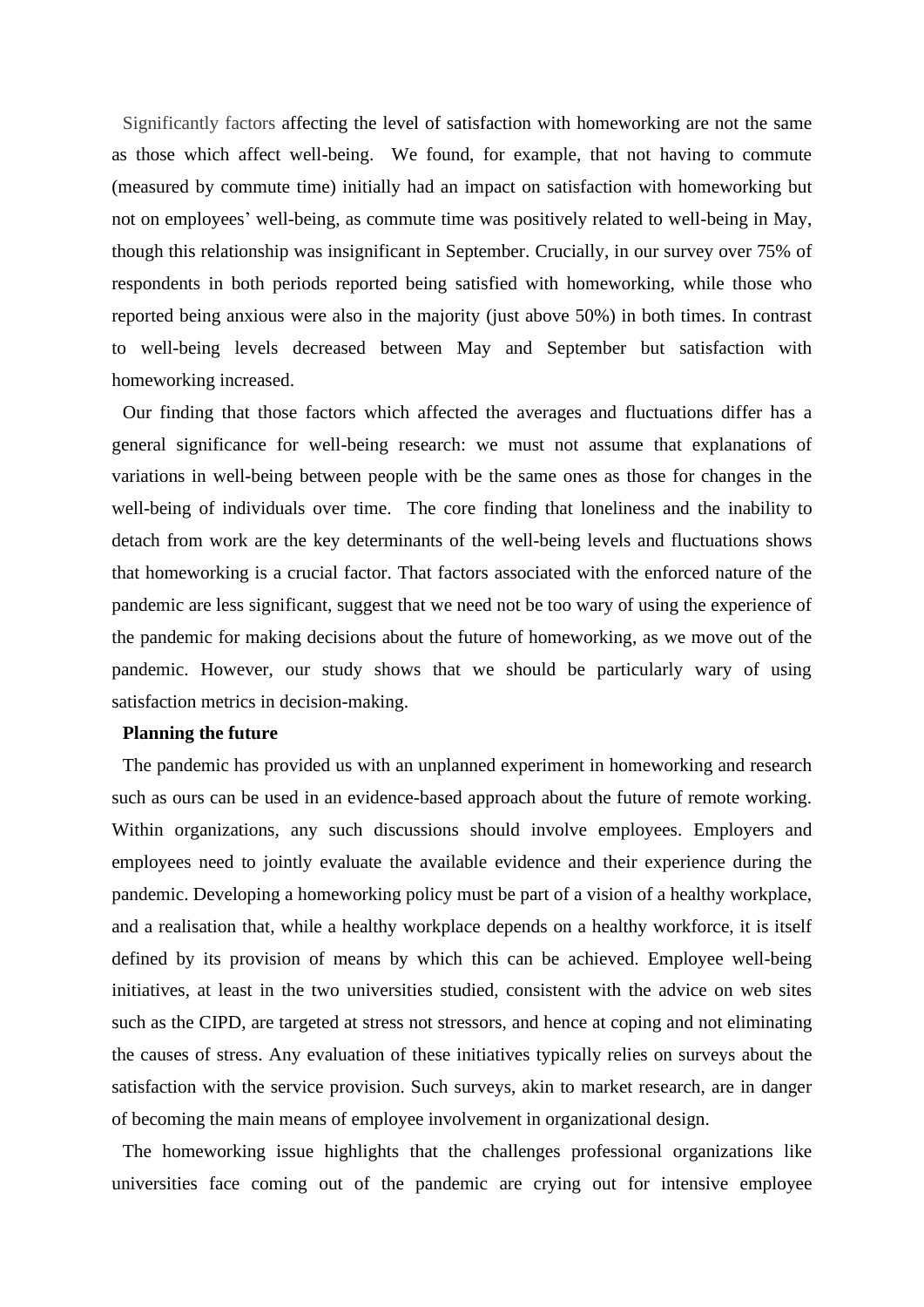involvement. Allied to this, the increased digitalisation of work processes provides the opportunity to correct the longstanding lack of user involvement in IT design. For example, the instruments of involvement, working parties constituted on a cross-level and inclusive basis, survey feedback methods capturing the experience of homeworking, and other forms of idea-capturing can all play a role. The focus should be on identifying new ideas, using facilitators, assessing constraints and stressors, and less on training for imposed changes or programmes for coping with stress, without regard for its underlying causes.

*Wellbeing was measured by three discrete indicators: Warr's continuum from anxiety to contentment and one from depression to enthusiasm, and Warwick–Edinburgh Mental Well-being Scale (WEMWBS).*

*30 per cent were lonely some, often or all the time in phase 1, whereas the figure for phase 2 was 36%.*

*40% in phase 1 and 48% in phase 2 reported that they were never or rarely able to not think about work at all i.e., detach from work?*

*41% in phase 1 and 37% in phase experienced job insecurity some, often or all the time in phase 1, phase 2 respectively.*

*51% reported feeling anxious some, often or all the time in phase 1, whereas the figure for phase 2 was 60%* 

# **Authors**

#### **Stephen Wood**

Professor of Management at the University of Leicester School of Business.

## **George Michaelides**

Associate Professor in Work Psychology, Norwich Business School, University of East Anglia.

# **References**

Charalampous, M., Grant, C. A., Tramontano, C. and Michailidis, E. (2019) Systematically reviewing remote e-workers' well-being at work: a multidimensional approach. *European Journal of Work and Organizational Psychology,* **28**, 51–73. [doi.org/10.1080/1359432X.2018.1541886](https://doi.org/10.1080/1359432X.2018.1541886)